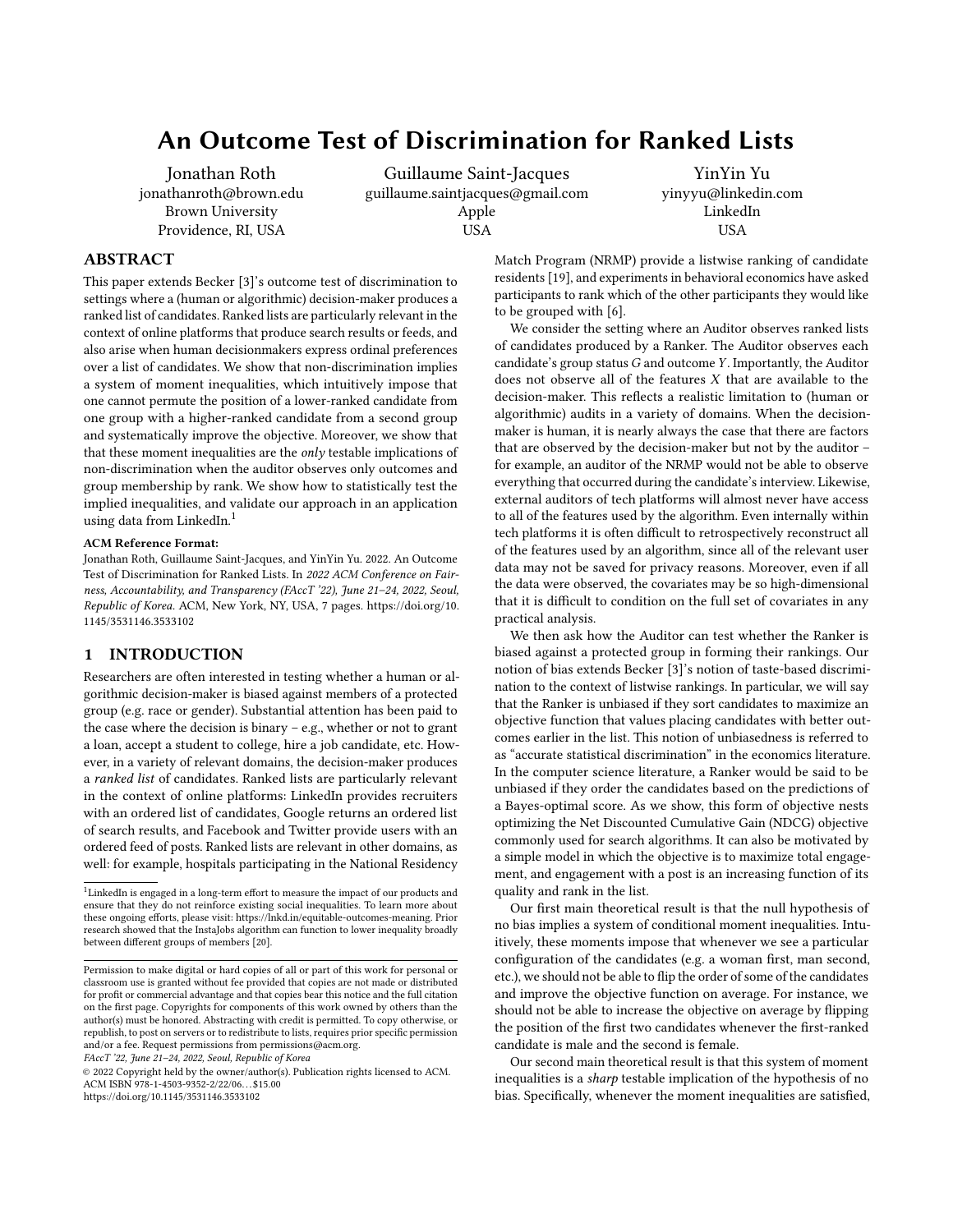there exists a distribution for the unobserved covariates such that the observed data corresponds with the utility maximization of an unbiased decision maker.

Our theoretical results allow us to leverage a large econometrics literature on testing moment inequalities to develop statistical tests of bias in settings with list-wise rankings (see Canay and Shaikh [\[5\]](#page-6-5), Molinari [\[15\]](#page-6-6) for reviews of the moment inequality literature). We discuss several practical considerations, including: reducing the dimension of the large number of implied inequalities; adjusting for position effects – wherein a candidate's realized position has a causal effect on their outcome; and incorporating observed features about the candidates.

Finally, we showcase our proposed procedure in a validation exercise using data from the InstaJobs algorithm at LinkedIn. The InstaJobs algorithm is an algorithm for determining whether to send users a notification about a job they may be interested in. The algorithm generates a predicted score for each candidate, and sends notifications to candidates above a threshold. We use the scores constructed by the algorithm for each job to create a listwise ranking of the candidates, and apply our proposed tests to this ranking data. This construction allows us to validate the listwise outcome test by comparing its results to what we would obtain by directly examining the score used to generate the ranking (which is not typically available for a ranking algorithm in practice). We find using the listwise outcome test that when a female and male candidate are in adjacent ranks, the lower-ranked male candidate systematically has better outcomes than the higher-ranked female candidates. This finding accords with a direct examination of the scores used for rankings, which show that the algorithm is under-calibrated for men relative to women. To be clear, these results suggest that the algorithm is not sorting candidates based on the average outcome (a weighted average of job applications and recruiter responses) considered in this paper — however, this is potentially consistent with the algorithm maximizing other objectives or satisfying other notions of fairness (e.g. accounting for the fact that recruiters themselves may be less likely to respond to woman than men with the same "objective" qualifications).

Our results relate to a large literature on detecting discrimination in economics, computer science, and other fields. See Lang and Spitzer [\[14\]](#page-6-7) for a recent review of the economics literature on discrimination, which has primarily focused on the case where the decision-maker makes individual-level decisions (e.g. give out a loan, hire a candidate) rather than produces listwise rankings.<sup>[2](#page-1-0)</sup> Several notions of fairness for listwise ranking algorithms have been considered previously in the computer science literature, as reviewed in Pitoura et al. [\[16\]](#page-6-8). Multiple papers have considered demographic parity constraints, which require that exposure (i.e. the distribution of rankings) be similar across groups [\[7,](#page-6-9) [9,](#page-6-10) [10,](#page-6-11) [21,](#page-6-12) [22\]](#page-6-13). Other work has considered the notions of disparate treatment and disparate impact, which restrict that exposure be proportional to average group-level utility or outcomes [\[21\]](#page-6-12). Beutel et al. [\[4\]](#page-6-14) propose a notion of fairness that extends the notion of equal opportunity [\[11\]](#page-6-15) to the listwise ranking setting: this requires that the probability that a candidate is ranked below another candidate with a

worse outcome does not differ across groups. The notion of fairness we consider here is distinct, and is based on the question of whether the ranking is consistent with maximizing an objective function that does not depend on group status directly. That is, is the Ranker ranking candidates using a Bayes optimal score given the Ranker's information set? As discussed in Corbett-Davies and Goel [\[8\]](#page-6-16) and Rambachan et al. [\[17\]](#page-6-17) in the context of binary classification problems, decision rules that maximize an unbiased utility function may violate demographic parity or equalized odds if the distribution of risks differs across populations, a problem known as inframarginality. Similar distinctions arise in the context of listwise rankings.

## 2 MODEL

The model we consider consists of a Ranker and an Auditor. The Ranker – which could be either an algorithm or human – observes an unordered list of candidates and their characteristics, and produces a ranked list of the candidates. The Auditor then observes the ranked list of candidates and their outcomes, and wants to test whether the Ranker is biased.

## 2.1 Set-up

Data-generating Process. The Ranker is presented with queries indexed by  $q$  in which they are asked to rank  $J$  candidates with characteristics  $X_{1q}$ , ...,  $X_{Jq}$  and group status  $G_{1q}$ , ...,  $G_{Jq}$ . We denote by  $I_q = \left\{ (X_{jq}, G_{jq})_{j=1}^J \right\}$  the information provided to the Ranker for overv *a*. After observing  $I_r$ , the Ranker produces a ranked list of query q. After observing  $I_q$ , the Ranker produces a ranked list of the candidates – formally this is a map  $j_q$  :  $\{1, ..., J\}$   $\rightarrow$   $\{1, ..., J\}$ where  $j_q(r)$  corresponds with the index of the candidate in rank  $r$ . Rank 1 is the best rank, and we suppose that there are no ties in the rankings, so that  $j_q$  is one-to-one. After the candidates are ranked, they realize outcomes  $Y_{1q},...,Y_{Jq}$ . We suppose for now that the outcomes  $Y_{jq}$  do not depend on the rankings — in Section [4.1](#page-4-0) below, we show that the framework can accommodate certain forms of "position effects", wherein the observed outcome is affected by the ranking itself; in this case,  $Y_{jq}$  corresponds with the "position-adjusted" outcome for unit  $j$  in query  $q$ .

Auditor. There is an Auditor tasked with evaluating whether the Ranker is biased. For each query  $q$ , the Auditor sees the rankordered list of outcomes  $Y_q = (Y_{jq(1)q}, ..., Y_{jq}(J)q)$  as well as the group statuses by rank  $G = (G_{j,q(1)q}, ..., G_{j(q)})$  Importantly the group statuses by rank,  $G_q = (G_{j_q(1)q},...,G_{j_q(j)q})$ . Importantly, the Auditor does not see the characteristics  $X_q = (X_{j_q(1)q}, ..., X_{j_q(j)q})$ used to form the rankings. We show that similar results arise if the Auditor observes a subset of the variables in  $X_q$  in Section [4.1.](#page-4-0)

# 2.2 Tests of Unbiasedness

We now describe the notion of unbiasedness that we will test, which extends the logic of Becker [\[3\]](#page-6-0) to the setting of list-wise rankings. Specifically, we will be interested in testing the hypothesis that the Ranker chooses the ranking  $j_q(\cdot)$  to maximize

<span id="page-1-1"></span>
$$
E\left[\sum_{r} w_r Y_{j_q(r)q} | \mathcal{I}_q\right],\tag{1}
$$

where the  $w_r$  are a strictly decreasing sequence of positive weights.

<span id="page-1-0"></span> $2$ One exception to this is Castillo and Petrie [\[6\]](#page-6-4), who conduct a lab experiment in which participants rank whom they would like to be grouped with. Castillo and Petrie [\[6\]](#page-6-4) focus on differences in average ranks across groups.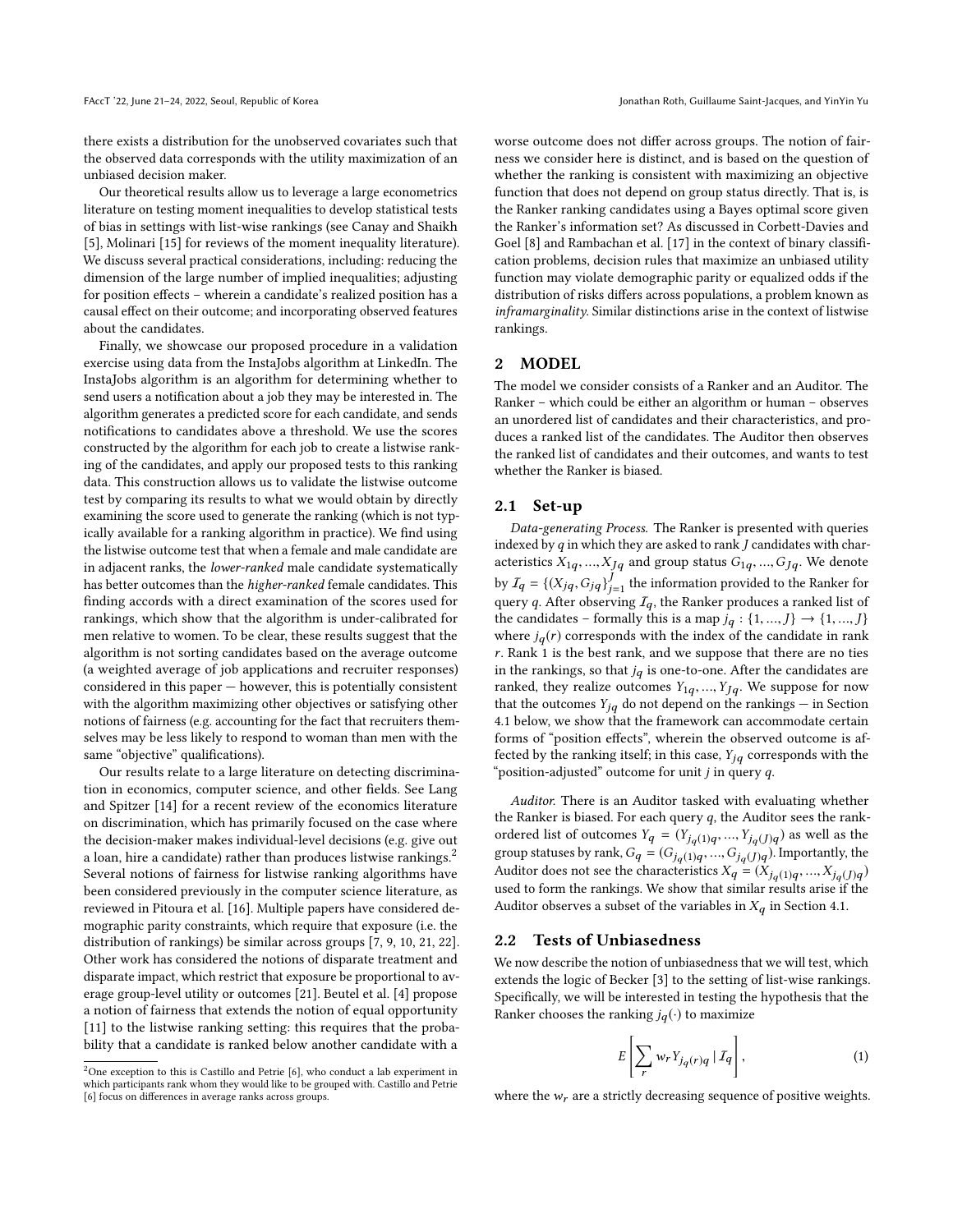Definition 1. We say that the Ranker is unbiased if they choose  $j_q(\cdot)$  to maximize [\(1\)](#page-1-1) for a decreasing sequence of positive weights  $w_r$ .

Intuitively, the fact that the  $w_r$  are decreasing means that the Ranker prefers to place candidates with higher values of Y earlier in the list. This corresponds with expected utility maximization if the Ranker's utility function is  $U(Y_q, G_q) = \sum_r w_r Y_{j_q(r)q}$ , which<br>denends only on the rank-ordered outcomes for the condidates, and depends only on the rank-ordered outcomes for the candidates, and not directly on their group-status  $G_q$ . That is, an unbiased ranker performs what is called "accurate statistical discrimination" in the economics literature. We note that the researcher need not specify the  $w_r$ ; our test will be valid for the null hypothesis that the Ranker maximizes [\(1\)](#page-1-1) for *any* decreasing sequence of  $w_r$ .

It is straightforward to show that an unbiased Ranker chooses the order  $j_q(\cdot)$  that corresponds with sorting the candidates based on their expected outcomes given the Ranker's information set  $(E[Y_{iq} | \mathcal{I}_q])$ . That is, an unbiased Ranker forms the *Bayes optimal* score  $E[Y_{i,q} | \mathcal{I}_q]$ , and then orders the candidates based on their score. This is sometimes referred to as the Probability Ranking Principle [\[18,](#page-6-18) [21\]](#page-6-12).

<span id="page-2-3"></span>Example 1 (NDCG). A common objective function used for ranking algorithms is Net Discounted Cumulative Gain, abbreviated NDCG [\[12\]](#page-6-19). Intuitively, NDCG is a weighted average of outcomes by position, normalized by the score that would be obtained if all candidates were sorted perfectly. Formally, NDCG is defined as the ratio DCG/IDCG, where

$$
DCG = \sum_{r} Y_{j_q(r)}^* / log_2(r+1),
$$

 $\frac{J}{I}$  that would be realized if the candidates had been sorted perfectly ∗ is a relevance score, and IDCG is the idealized value of DCG in decreasing order of  $Y^*$ ,

$$
IDCG = \sum_{r} Y_{j^*(r)}^* / log_2(r+1),
$$

where  $j^*(r)$  is the index with the rth largest value of  $Y_j^*$ . It is then<br>connected that may imiging supported NDCC is conjugated to may apparent that maximizing expected NDCG is equivalent to max-imizing an objective of the form [\(1\)](#page-1-1), with  $Y_j = Y_j^* / IDCG$ , and j  $w_r = log_2(r + 1)^{-1}.$ 

▲

<span id="page-2-2"></span>Example 2 (Maximizing total engagement). It is well-known that users tend to engage more with posts earlier in a list than later in the list. Suppose that placing a post one position later in the list causally reduces the amount of user engagement by the factor  $1 + \gamma$ . (The parameter  $\gamma$  could be estimated in an experiment that randomizes the order of the candidates.) Then for  $w_r = 1/(1 + y)^r$ , we have that the total number of clicks generated by a given ranking is  $\sum_r w_r Y_{j_q(r)q}$ , where  $Y_{jq}$  is the number of clicks that candidate jumple have received if placed in the first position in the guery (and would have received if placed in the first position in the query (and thus is not affected by rank). $3$  Thus, the objective function above corresponds with maximizing total engagement after accounting for the causal effect of position on engagement. ▲

2.2.1 Possible violations of the null. We now discuss several possible deviations from the null hypothesis of unbiasedness. One important type of violation of this hypothesis is when the Ranker maximizes expected utility for the utility function

<span id="page-2-1"></span>
$$
U(Y_q, G_q) = \sum_r w_r(Y_{j_q(r)q} - \tau G_{j_q(r)}),\tag{2}
$$

so that the outcome is effectively penalized by  $\tau$  for candidates from group  $G = 1$  relative to group  $G = 0$ . When the decision-maker is human, such a utility function may arise owing to racial animus against the  $G = 1$  group, which Becker [\[3\]](#page-6-0) referred to as tastebased discrimination. With an algorithm, such bias might arise if the algorithm's score is "boosted" to try to increase exposure for particular groups of candidates.

Another important possible type of violation of the null is if an algorithm (or human perception) is trained on selected training data. In this case, the algorithm may be approximately maximizing  $\tilde{E} \left[ \sum_r w_r Y_{jq}(r)q \mid I_q \right]$ , where  $\tilde{E}[\cdot]$  denotes the expectation in the training sample. If the training sample is very different from the target population, then the algorithm that sorts based on the Bayes score using  $\tilde{E}[\cdot]$  will generally not equal the optimizer of [\(1\)](#page-1-1), so that the null will be violated.

A third important case where the null will be violated is if there is omitted payoffs bias [\[13\]](#page-6-20). That is, the Ranker may optimize an objective like [\(1\)](#page-1-1) for some  $Y^* \neq Y$ . For example, in the context of hiring  $Y^*$  may be actual productivity on the job whereas  $Y$  may hiring, Y<sup>∗</sup> may be actual productivity on the job, whereas Y may be some proxy such as the score on a performance review. It is thus be some proxy such as the score on a performance review. It is thus important to realize that our null hypothesis is that the Ranker maximizes the expected utility based on the chosen outcome Y. A violation of the null could correspond with biased predictions on the part of the Ranker, or with accurate maximization of a different objective. This is particularly important for interpretation of our test in settings where racial or gender bias may affect the measured label Y; if the Ranker is instead maximizing an alternative outcome of the null. For example, if Y corresponds with whether a recruiter<br>on a job-search platform clicks on a particular condidate's profile ∗ (e.g. a "debiased" outcome), then this would lead to a violation on a job-search platform clicks on a particular candidate's profile, then the null of our test is that the algorithm sorts candidates by their probability of being clicked. If, in fact, recruiters have animus against candidates from particular demographic groups — that is, they are less likely to click on candidates from certain groups conditional on "objective" features on their resume — then our notion of unbiasedness may not correspond with the Ranker sorting candidates based only on their objective qualifications for the job. The choice of Y is thus an important element of the test.

Finally, we note that the alternative hypothesis of our tests encompasses many other possible deviations as well. For example, the null that the Ranker maximizes [\(1\)](#page-1-1) could also be violated if the Ranker sorts by some estimated score that is noisier from some groups than it is for others. In our view, one advantage of our test is that the alternative hypothesis encompasses many interesting violations of "accurate statistical discrimination." In many cases where the null is violated, it may be interesting to understand which type of violation of the null occurred, which we think is an interesting topic for future research.

<span id="page-2-0"></span><sup>&</sup>lt;sup>3</sup>If in practice candidate *j* receives engagement  $Y_{jq}^*$  and is placed in position *a*, we can construct  $Y_{jq} = (1 + \gamma)^a Y^*_{jq}$  as the "position adjusted outcome."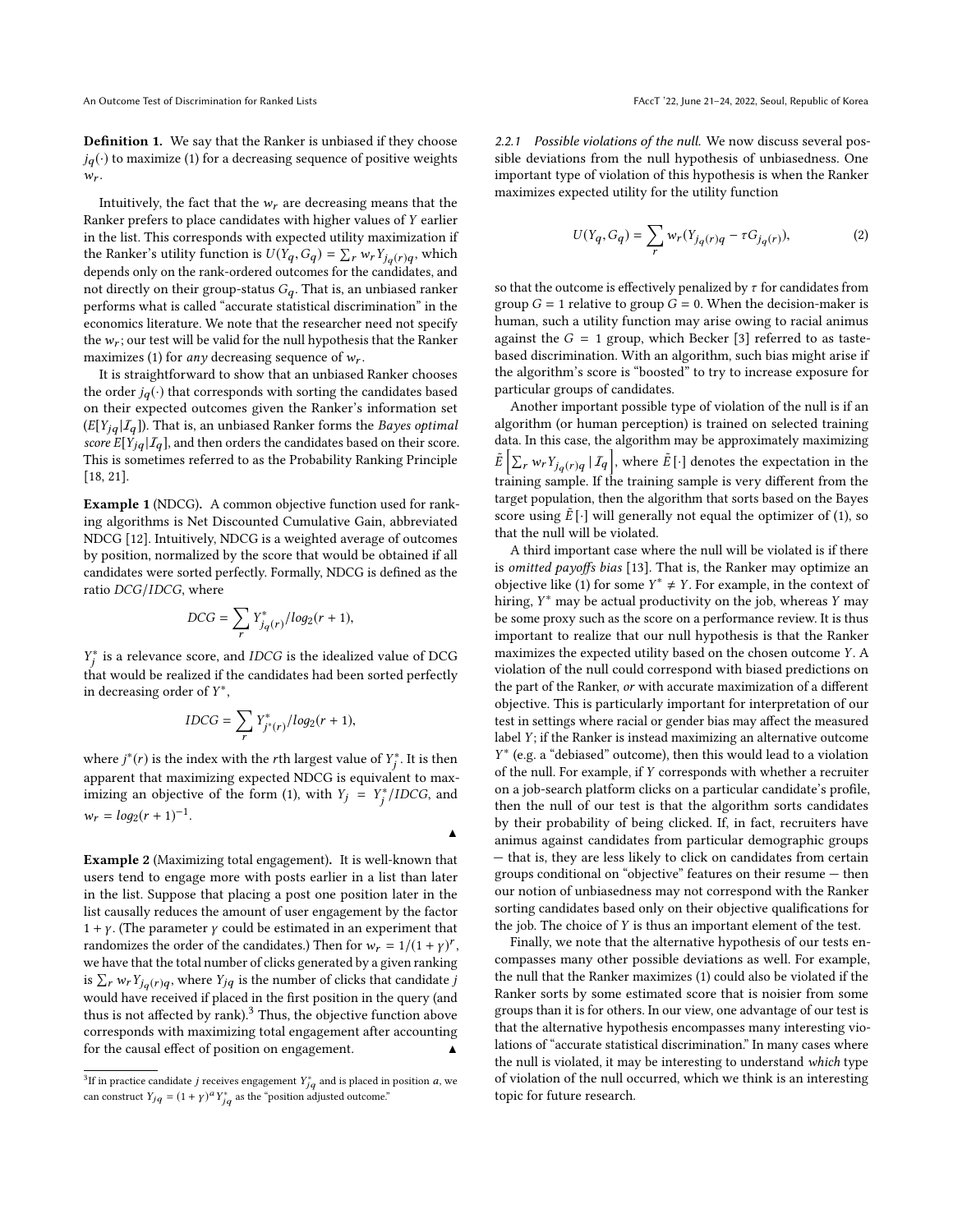#### 3 THEORETICAL RESULTS

We now provide two main theoretical results. First, we show that unbiasedness by the Ranker implies a system of conditional moment inequalities. Second, we show that these moment inequalities are a sharp implication of unbiased behavior.

<span id="page-3-0"></span>PROPOSITION 3.1. If the Ranker is unbiased, then for all  $a < b$ ,

<span id="page-3-1"></span>
$$
E[Y_{j_q(a)q} - Y_{j_q(b)q} | G_q = g] \ge 0
$$
 (3)

for all g such that  $P(G_q = g) > 0$ .

PROOF. Consider the counterfactual assignment rule that permutes  $j_q(a)$  and  $j_q(b)$  whenever  $G_q = g$ , and otherwise corresponds with the observed choice rule. Denote the rankings of this rule by  $\tilde{J}_q(\cdot)$ . Note that if  $j_q(\cdot)$  maximizes  $E\left[\sum_r w_r Y_{j_q(r)q} | I_q \right]$  for all  $I_q$ , then by iterated expectations it must maximize  $E\left[\sum_r w_r Y_{j_q(r)q}\right]$ . Then, the difference in objective value from using the observed choice rule versus the permuted choice rule is given by

$$
E\left[\sum_r w_r Y_{j_q(r)q}\right] - E\left[\sum_r w_r Y_{\tilde{j}_q(r)q}\right]
$$
  
=  $P(G_q = g)(w_a - w_b)E[Y_{j_q(a)q} - Y_{j_q(b)q} | G_q = g].$ 

If the observed choice rule is optimal, then the expression in the previous display must be non-negative. However,  $P(G_q = g)(w_a - w_b) > 0$  by assumption, from which the result follows.  $(w_b) > 0$  by assumption, from which the result follows.  $\Box$ 

It is straightforward to show that the change in the objective from permuting the candidates in positions  $a$  and  $b$  is proportional to  $\overline{Y}_{j_q(a)q} - \overline{Y}_{j_q(b)q}$ . Proposition [3.1](#page-3-0) thus intuitively states that if the Papkar is unbiased, then we shouldn't be oble to permute the posi-Ranker is unbiased, then we shouldn't be able to permute the position of the candidates in positions a and b whenever we see  $G_q = q$ and improve the objective. In other words, higher ranked candidates should always have higher values of Y on average, regardless of the group orientation of the query.

**Example 3.** Suppose that  $J = 2$  and in every query there is one man and one woman, so that  $G = (1, 0)$  or  $G = (0, 1)$ . Then [\(3\)](#page-3-1) is equivalent to

$$
\begin{aligned} &E[Y_{jq(1)q}-Y_{jq(2)q}\,|\,G_1=1,G_2=0] \geq 0 \\ &E[Y_{jq(1)q}-Y_{jq(2)q}\,|\,G_1=0,G_2=1] \geq 0 \end{aligned}
$$

The first inequality says that the outcome for the higher-ranked candidate should be larger on average when the higher-ranked candidate is male (and hence the lower-ranked candidate is female), whereas the second inequality is analogous for the case where the higher-ranked candidate is female.

<span id="page-3-3"></span>Remark 1 (Sufficiency of adjacent ranks). Proposition [3](#page-3-1) is stated in terms of comparisons of all ranks  $(a, b)$  with  $a < b$ . It suffices to consider adjacent ranks, i.e. pairs of the form  $(a, b) = (k, k + 1)$ . This is because if the inequality in [\(3\)](#page-3-1) holds for  $(a, b) = (k, k + 1)$ and  $(a, b) = (k + 1, k + 2)$ , then adding the two inequalities implies that it also holds for  $(a, b) = (k, k + 2)$ , and so on.

Our next result formalizes the notion that the inequalities in Proposition [3.1](#page-3-0) are the only testable implication of unbiasedness by the Ranker. It states that if the observed data satisfies the moment inequalities in Proposition [3.1,](#page-3-0) then there exists a latent distribution for the covariates  $X_q$  such that the observed distribution corresponds with unbiased behavior by the decision-maker.

Proposition 3.2. Suppose the inequalities in Proposition [3.1](#page-3-0) are satisfied. Then there exists a distribution for  $I_q$  such that the observed distribution  $(Y_q, G_q)$  corresponds with the decision rule that maximizes  $E\left[\sum_r w_r Y_{j_q(r)q} | \mathcal{I}_q\right]$ .

PROOF. We construct a distribution for  $I_q$  that satisfies the proposition. Intuitively, we construct  $I_q$  such that whenever the decisionmaker chooses  $G_q = g$ , their expectation for the candidate in position r is precisely  $E[Y_{j_q(r)q} | G_q = g]$ , and thus the observed<br>rapking is optimal since this expectation is monotonically decrease ranking is optimal since this expectation is monotonically decreasing in the rank. Formally, let  $I_Q^G = \{G_{jq}\}_{j=1}^J$  and  $I_Q^X = \{X_{jq}\}_{j=1}^J$ .<br>Construct  $I_Q^G$  to have the distribution compared in position  $(G)$ . Construct  $I_q^G$  to have the distribution corresponding with  $\{G_q\}$ , where  ${G_q}$  denotes the unordered list of elements in  $G_q$ . Let  $\tau X$  have sumport that is an a space with the sumport of  $G$ . In  $I_q^X$  have support that is one-to-one with the support of  $G_q$ . In  $I_q^X$  and the support of  $G_q$ . a slight abuse of notation, we will write  $I_q^X = g$  to denote that  $I_q^X$  $I_q^X$  takes the value in its support mapping to g. We construct  $I_q^X$ such that  $P(I_q^X = g | I_q^G = \{g\}) = P(G_q = g | \{G_q\} = \{g\})$ . Next, we construct  $Y_q | I_q^X = g$  to have the same distribution<br>as  $Y | G = g$ . Fourtion (3) then implies that if  $r \le r_0$  then as  $Y_q | G_q = g$ . Equation [\(3\)](#page-3-1) then implies that if  $r_1 < r_2$ , then  $E[Y_{jq}(r1)q - Y_{jq}(r2)q | T_q^X = g] \ge 0$ , and thus  $jq$  maximizes the ob-<br>jective. Moreover, by construction of the conditional probabilities. the implied distribution of  $(Y_q, G_q)$  matches that in the data.  $\Box$ 

Remark 2 (Relationship to marginal outcome tests). Unbiased behavior by the ranker implies that  $E[Y_{q(a)} | \mathcal{I}_q]$  should be *equal* to  $E[Y_{q(a)} | \mathcal{I}_q]$  if the Popker is indifferent between the condidates  $E[Y_{j_q(a+1)} | \mathcal{I}_q]$  if the Ranker is indifferent between the candidates<br>in positions a and a 1.1 (marginal candidates). However, since it in positions  $a$  and  $a + 1$  (marginal candidates). However, since it is not observed which candidates are marginal, the only testable implications involve comparisons between adjacent ranks, even when these are inframarginal, meaning that the ranker strictly prefers the candidate in rank  $a$  to the one in  $a + 1$ . As a result, the inequality in [\(3\)](#page-3-1) may be strict if the Ranker is unbiased – that is, candidates ranked in position a may be strictly better on average than candidates ranked in position  $a + 1$ . By continuity arguments, it follows that if the Ranker has a small amount of bias (e.g.  $\tau > 0$  is very small in [\(2\)](#page-2-1)), then the inequalities in equation [\(3\)](#page-3-1) might still be satisfied, so that discriminatory behavior is not detectable. In this case, the Ranker would not be maximizing [\(1\)](#page-1-1), but the testable implications of unbiasedness given in Proposition [3.1](#page-3-0) would still hold — i.e. the test would have no power to detect the violation of the null of unbiasedness. However, this inframarginality problem should be less severe when many candidates are observed, since the expected difference between the  $a$  and  $(a + 1)$ -th best candidates should be small. For example, if  $E[Y_{jq}|I_q]$  is *i.i.d.* uniformly distributed across j, then for an unbiased ranker  $E[Y_{j_q(a)q} - Y_{j_q(a+1)q}|I_q]$  is  $Op(1/J)$ uniformly in  $a^4$  $a^4$ 

## 4 TESTING

We now discuss how one can test the hypothesis that a Ranker is unbiased given a sample of queries  $q = 1, ..., Q$ . For simplicity, we will focus on the case where the queries  $q$  are i.i.d., although the approach we describe will extend easily to clustered or weakly dependent data.

<span id="page-3-2"></span> $^4{\rm This}$  follows from the fact that the difference in consecutive order statistics of the uniform distribution is distributed  $Beta(1, N)$ .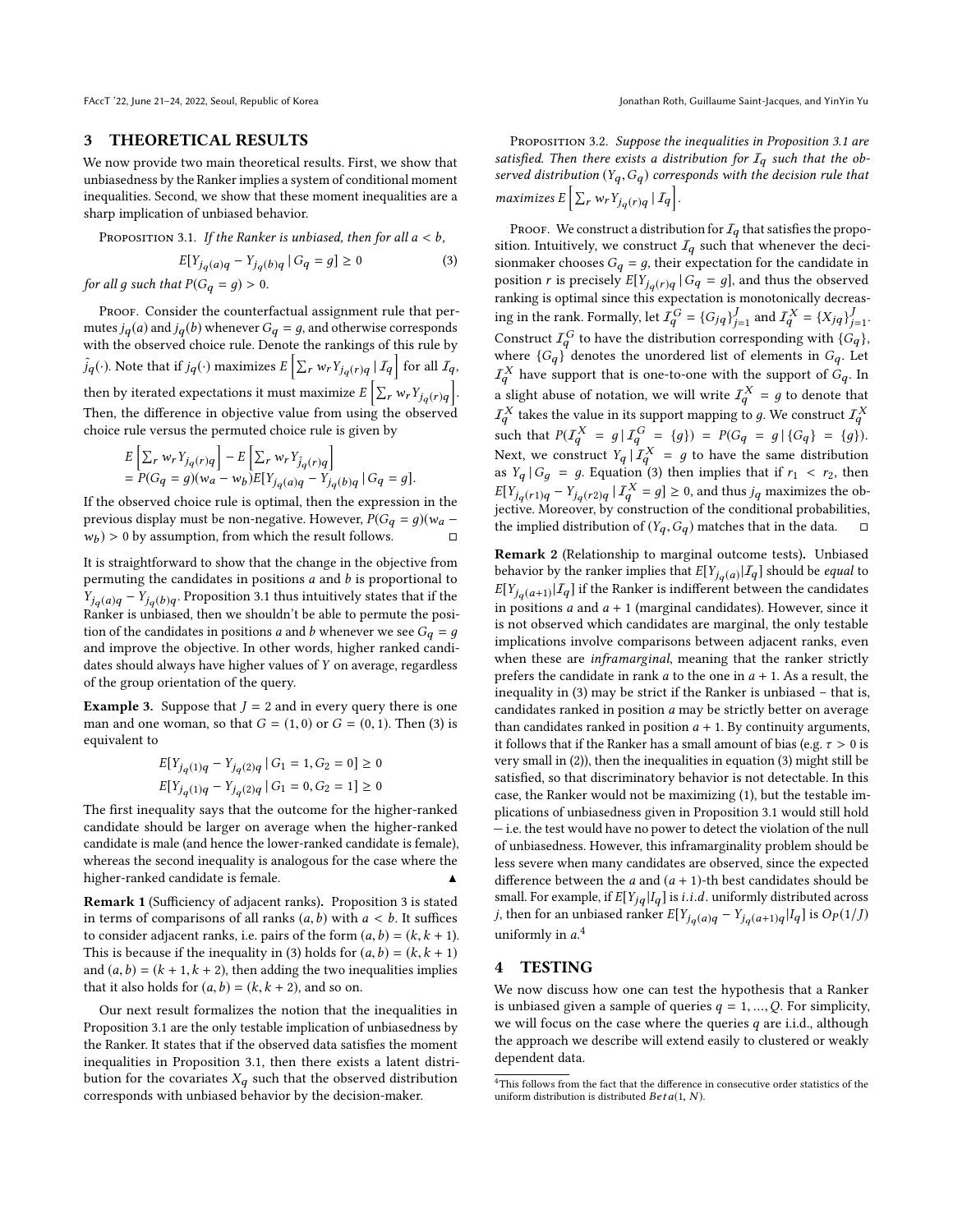Pointwise tests. We first note that for fixed values of  $a, b$  and  $q$ , the hypothesis that equation [\(3\)](#page-3-1) holds is simply the hypothesis that the population mean of  $Y_{jq}(a)q - Y_{jq}(b)q$  is larger than zero among<br>the population of queries with  $C = a$ . This individual hypothesis the population of queries with  $G_q = g$ . This individual hypothesis<br>can be tested with a standard one-sided t-test for the mean of the can be tested with a standard one-sided t-test for the mean of the population with  $G_q = g$ . Such tests will be asymptotically valid under standard regularity conditions that allow for an application of a central limit theorem. These individual tests for fixed values of  $(a, b, q)$  are useful in that they can help identify where (if anywhere) the Ranker appears to be making biased decisions, which may be useful in addressing any detected bias.

Joint tests. Although the individual tests described above will be valid for each individual hypothesis for a fixed  $(a, b, g)$  combination, it is well known that there is a problem of multiple hypothesis testing if such tests are conducted for each possible value of  $(a, b, q)$ . Fortunately, a large literature in econometrics has developed joint tests for a system of moment inequalities such as [\(1\)](#page-1-1) for all relevant  $(a,b,g)$ ; see, for instance, Canay and Shaikh [\[5\]](#page-6-5), Molinari [\[15\]](#page-6-6) for recent reviews.

#### <span id="page-4-0"></span>4.1 Implementation and Extensions

Choice of Moments. One important practical point for implementation is that the dimensionality of the vector  $G_q$  can be quite large in practice: for example, if  $g$  takes on two values and there are  $30\,$ candidates in the query, then there are  $2^{30} \approx 10^9$  possible values of  $G_q$ . To reduce the dimensionality in our implementation below, when comparing the outcomes of rank  $a$  to rank  $b$ , we condition on the group membership of the candidates in ranks  $a$  and  $b$  (i.e.  $G_{q, u}^{q, u}$ ,  $G_{q, u}^{q, u}$ , which substantially reduces the dimensionality. Although  $(G_{q,a}, G_{q,b})$ , but not on the group status of the other candidates in in theory this may reduce the power of the test, we suspect that most of the pertinent information about the outcomes for ranks a and  $b$  is captured by their own group status, and not by the group status of other candidates in the query. In our implementation we also only test moments comparing adjacent ranks, which as discussed in Remark [1,](#page-3-3) is equivalent to the null hypothesis across all ranks.

Position effects. Our analysis so far has assumed that the outcome for candidate j does not depend on their rank in the query. In practice, however, there may be causal effects of position on the outcome, e.g. the same candidate may get more clicks if ranked higher in a search on LinkedIn. If the Auditor knows the causal effect of position – e.g., from an experiment that randomizes search order – the inequalities can be adjusted to account for this. In particular, suppose the Auditor knows that putting a candidate in position *a* increases outcomes by a factor of  $(1 + y)$  relative to ranking the same candidate in position  $b$ . Then the change in the objective from swapping the candidate in positions  $a$  and  $b$ would be proportional to  $(1 + y)Y_{j_q}(b)q - Y_{j_q}(a)q$ , i.e. a comparison<br>of the outcomes that each condidate would have reached if they of the outcomes that each candidate would have reached if they had been placed in position b. Optimizing behavior by the Ranker implies that this swap can't improve the objective, and thus yields the inequality

<span id="page-4-2"></span>
$$
E[Y_{j_q(a)q} - (1+\gamma)Y_{j_q(b)q} | G_q = g] \ge 0
$$
 (4)

instead of [\(3\)](#page-3-1). Note that this is equivalent to testing [\(3\)](#page-3-1) where the outcome used is the "position-adjusted" outcome rather than the observed outcome, as in Example  $2<sup>5</sup>$  $2<sup>5</sup>$  $2<sup>5</sup>$  We note that if the relevance score Y is positive and  $\gamma \geq 0$  (so earlier positions are better), then equation [\(4\)](#page-4-2) implies [\(3\)](#page-3-1). Thus, tests of [\(3\)](#page-3-1), which ignore position effects, will still be valid for the null of unbiasedness, but they may have lower power to detect violations of the null if position effects are important.

Partially observed features. Our analysis so far has assumed that the features  $X$  are completely unobserved by the auditor. In practice, a subset of the features used by the decisions-maker may be observed: that is,  $X_q = (X_q^O, X_q^U)$ , where  $X_q^O$  are features observed by the auditor and  $X_q^U$  are unobserved features. In this case, the same<br>arguments above can be applied within each group of candidates arguments above can be applied within each group of candidates with the same observable features – i.e, conditional on  $X_q^O$ . Thus, the sharp testable implication of uphiased rapkings in this case is the sharp testable implication of unbiased rankings in this case is that

$$
E[Y_{jq}(a)q - Y_{jq}(b)q \mid G_q = g, X_q^O = x] \ge 0
$$

for almost-every  $(g, x)$ . Such inequalities can be tested using meth-<br>ods for conditional moment inequalities  $[1]$ ods for conditional moment inequalities [\[1\]](#page-6-21).

Mitigation. Our focus is on detecting bias in rankings, and we primarily leave the problem of mitigating bias to future work. However, we note that examining which moments appear to be violated (i.e., which permutations of ranks could improve the objective), may help algorithm designers to identify what features of the algorithm deserve additional scrutiny.

#### 5 VALIDATION USING LINKEDIN DATA

We now provide a validation exercise using data from LinkedIn's InstaJobs algorithm.[6](#page-4-3)

## 5.1 InstaJobs

Background. InstaJobs is an algorithm that sends LinkedIn members (candidates) a notification about a job posting that they may be interested in.<sup>[7](#page-4-4)</sup> The algorithm uses features about the job posting and the candidates to predict the probability the candidate will apply for the job as well as the probability the application will receive attention from the recruiter. Specifically, the algorithm scores candidates based on the predicted value for the outcome

<span id="page-4-5"></span>
$$
Y_{jq}^* = \alpha * 1[job\ applied]_{jq} + 1[job\ applied
$$
  
& *application received recurrence* attention]\_{jq} (5)

where  $\alpha \in (0, 1)$  is a (proprietary) scalar parameter that determines the relative weight placed on applications versus recruiter attention.

<span id="page-4-1"></span> $5$  For simplicity, our discussion above assumes that there are constant proportional position effects, so that every candidate's outcome in position  $a$  is  $(1+\gamma)$  times higher than their outcome if they'd been placed in position  $b$ . This constant effects assumption can be relaxed. The key restriction is that  $-E[Y_{jq}(a)q - (1 + \gamma)Y_{jq}(b)q \mid G_q = g]$ corresponds with the change in objective from flipping candidates  $a$  and  $b$  when  $G_q = g$ . A sufficient condition is that percentage change in the average outcome from moving a candidate from position b to a does not depend on  $G_q$  or  $j_q$ ; we can thus accommodate heterogeneous proportional position effects so long as they are not systematically correlated with  $j_q$  or  $G_q$ .<br><sup>6</sup> In part based on the results in this paper, the version of this algorithm studied in this

<span id="page-4-3"></span>paper has subsequently been deprecated.<br><sup>7</sup>Here "candidates" refers to LinkedIn members who are candidates for receiving a

<span id="page-4-4"></span>notification regarding a job posting.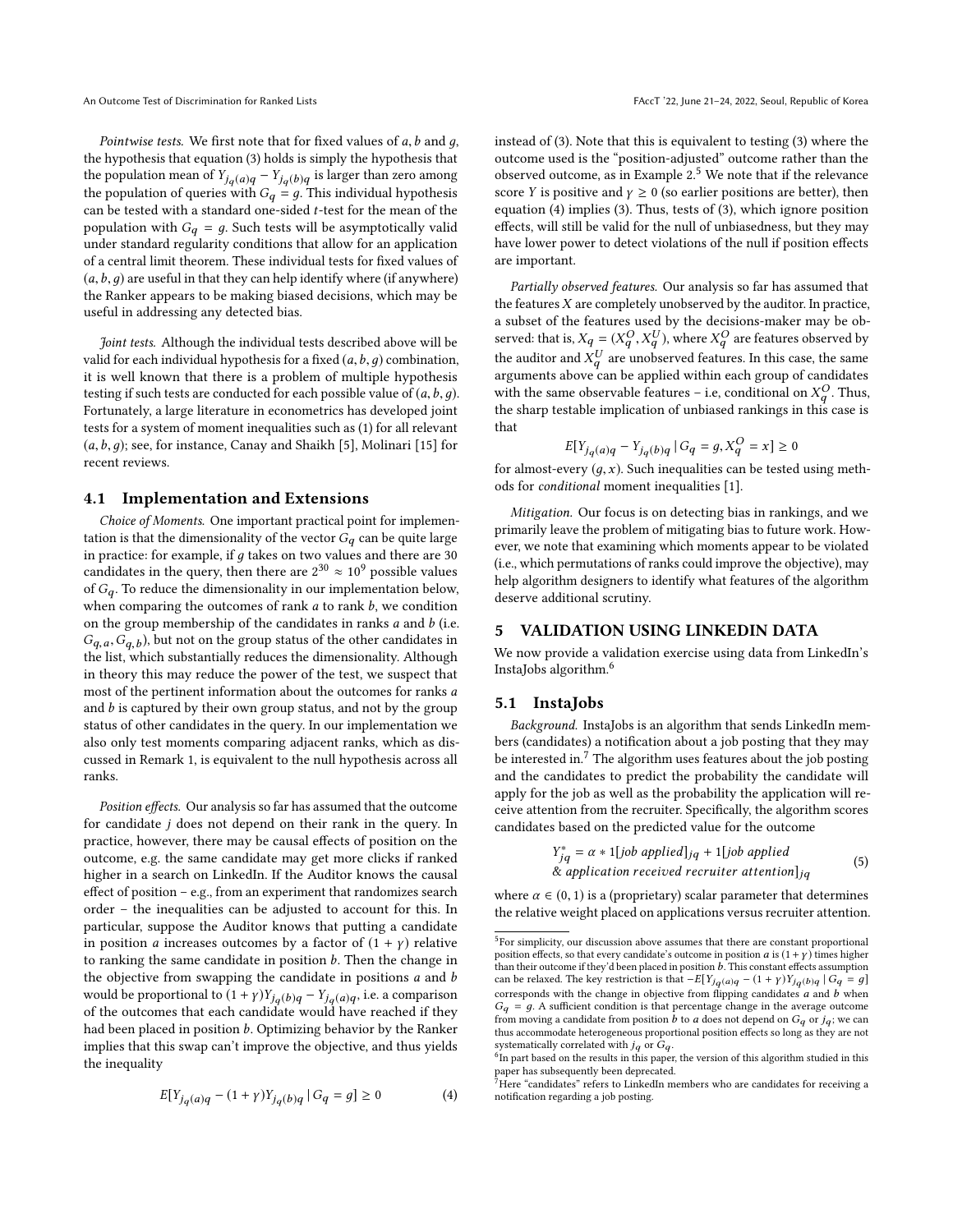FAccT '22, June 21-24, 2022, Seoul, Republic of Korea Jonathan Roth, Guillaume Saint-Jacques, and YinYin Yu

All candidates with a score above a certain threshold are sent a notification.

Creating Listwise Rankings. Importantly, InstaJobs is not a listwise ranking algorithm, but rather a pointwise classification algorithm that creates a score and makes a binary decision based on this score. However, we can generate data as if InstaJobs were a list-wise ranking algorithm by rank-ordering the candidates for each job by the score the InstaJob algorithm assigned them. An advantage of this approach is that, since we have access to the true scores underlying the InstaJobs algorithm, we can validate the listwise approach by investigating whether it produces similar answers to a direct investigation of the scores generating the rankings. Also, since InstaJobs is not actually a ranking algorithm, its results should not be affected by position bias.

Practical Implementation. We have data on the InstaJobs algorithm scores for approximately 193,000 jobs. We create a ranked list of the top 11 candidates for each job based on the InstaJobs score.<sup>[8](#page-5-0)</sup> (We use the top 11 candidates so that we can make 10 comparisons between adjacent ranks.) We then implement the listwise outcome test, using gender as the group variable and NDCG as the objective (see Example [1\)](#page-2-3). We construct tests for each individual comparison using one-sided t-tests, and joint tests based on moment inequality tests with least-favorable critical values that assume all moments have mean-zero (e.g. Andrews and Soares  $[2]$ ).<sup>[9](#page-5-1)</sup> For comparison, we also can look directly at whether the score is calibrated to check whether marginally-notified candidates have the same outcomes regardless of their gender, where the outcome is the algorithm's objective function given in equation [\(5\)](#page-4-5).

Results. Figure [1](#page-5-2) shows estimates of the moments comparing adjacent ranks. The left panel compares the average value of Y for women in one rank relative to men in the adjacent rank below, with the x-axis denoting the rank of the woman. We see that the point estimate is negative for all ranks, indicating that the lowerranked men actually have better outcomes than the women ranked immediately above them, which means that we could improve the objective function (NDCG) by swapping their ranks. Moreover, the differences are individually statistically significant for 8 of the 10 ranks, and we can jointly reject the hypothesis that all of differences are non-negative ( $p < 0.01$ ; see Table [1](#page-6-23) for exact p-values). The right panel of Figure [1](#page-5-2) makes similar comparisons, except between higher-ranked men and lower-ranked women, and finds only positive differences, indicating that higher-ranked men do indeed have higher values of Y than women ranked below them. The listwise outcome test thus suggests that the algorithm is systematically ranking men below women despite having better outcomes. Since our data allows us to look at the scores generating the ranks, we can validate the listwise outcome test by looking at the outcomes by score directly: the binned scatter plot in Figure [2](#page-5-3) shows that men with a given score do indeed have systematically higher outcomes

than women with the same score, confirming the conclusion of the listwise outcome test.<sup>[10](#page-5-4)</sup>

<span id="page-5-2"></span>

Figure 1: Moments Comparing Men and Women in Adjacent Ranks

Note: This figure shows comparisons of the average outcome Y between candidates in a given rank relative to the candidate in the next rank. The left panel shows these differences for queries where the higher-ranked candidate is female and the lower-ranked candidate is male. The right panel shows analogous comparisons when the higher-ranked candidate is male and the lower-ranked candidate is female. The x-axis denotes the rank of the higher-ranked candidate in the comparisons (where 1 is the highest rank).

# 6 CONCLUSION

This paper considers how to test for bias when the decision-maker (which could be a human or algorithm) produces a listwise ranking. Our notion of unbiasedness corresponds with "accurate statistical discrimination", i.e. ranking by a Bayes optimal score. We show that a sharp testable implication of unbiased behavior is a system of moment inequalities, and discuss how these can be tested in practice. We validate the methodology using the InstaJobs algorithm

<span id="page-5-4"></span> $10$  This is true even if we impose a linear control for variation of scores within each score decile.

<span id="page-5-3"></span>

Figure 2: Pointwise Comparison of Outcome by Score Note: this figure shows a binned scatterplot of the outcome used by the InstaJobs algorithm against the InstaJobs algorithm score. The series are separated for male and female candidates.

<span id="page-5-0"></span> $8$ We restrict only to candidates who receive a notification, since outcomes are only available for these candidates. Thus, some queries will have fewer candidates if fewer than 11 people were notified for a given job.

<span id="page-5-1"></span><sup>&</sup>lt;sup>9</sup>Formally, we create unconditional moments of the form  $\left[ \left( Y_{jq}(a)q - Y_{jq}(a+1)q \right) 1[G_{q,a} = g_1, G_{q,a+1} = g_2] \right]$ <sup>≥</sup> <sup>0</sup>, where Y is the relevance score  $Y^*$  normalized by the IDCG, as in Example [1.](#page-2-3)